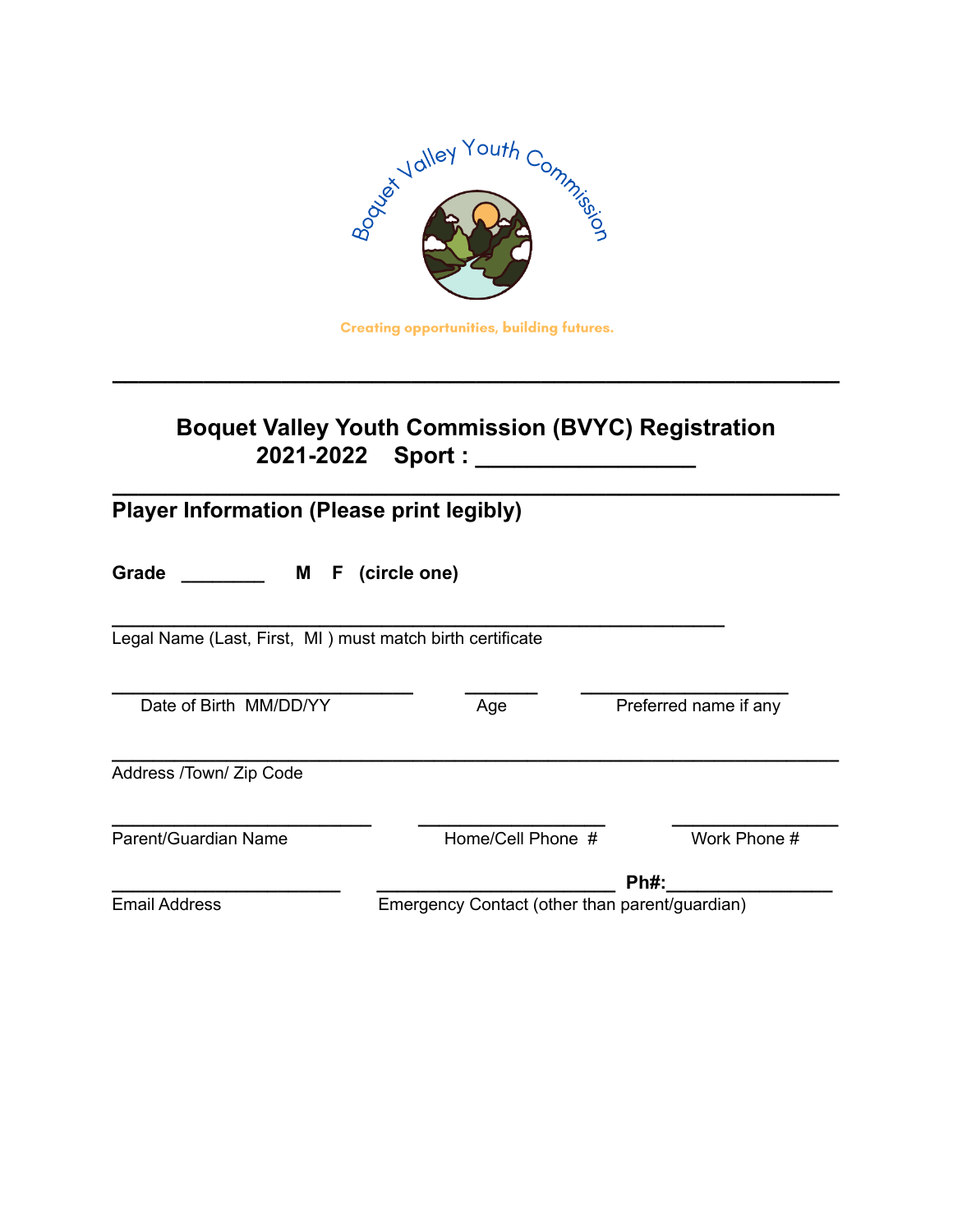**Athletic Code of Conduct:** I*/*we have read, understand and agree to adhere to the Athletic Code of Conduct provided to me/us by the BVYC).

**\_\_\_\_\_\_\_\_\_\_\_\_\_\_\_\_\_\_\_\_\_\_\_\_\_\_\_ \_\_\_\_\_\_\_\_\_\_\_\_\_\_\_\_\_\_\_\_\_\_\_\_\_ \_\_\_\_\_\_**

Player signature **Parent/Guardian Signature** Date

**Physical Examination Waiver:** I, the Parent*/*Guardian of this child, believe to the best of my knowledge that he*/*she can withstand the rigors of activity for the current season. I, the Parent*/*guardian, believe there is nothing physically or emotionally wrong with my child that would interfere with his/her participation in sport activities offered through the BVYC. I, the guardian hereby give my approval for my child to participate in the upcoming **2021-2022 season** without a physical examination. I understand that it is my responsibility to provide any applicable updates*/*changes to the health of my child to the BVYC.

| Parent/Guardian Signature | Date |
|---------------------------|------|

**Equipment Liability:** The Parent(s*)/*Guardian(s) are responsible for returning all equipment or jersey (if applicable), clean and in good condition to the BVYC im**mediately aft**er the program that is currently in **operation is completed. I understand that failure to return the** equipment/jersey in the condition stated above at the completion of the currently running program will result in a \$20 f**ee payable to** BVYC.

\_\_\_\_\_\_(initial)

**Photo release**: I understand and agree that any photographs taken during aBVYC sponsored activity may be used at the discretion of BVYC for promotional purposes. \_\_\_\_\_\_(initial)

**Waiver:** I, the parent*/*guardian of the above named child, hereby give my approval to his*/*her participation in any and all BVYC activities during the current season. I understand that these activities may result in serious injury and*/*or permanent disability. In consideration of my child being allowed to participate, I assume all risks and hazards incidental to such participation known and unknown including transportation to and from such activities, and I do hereby waive, release, absolve, indemnity and agree to hold harmless BVYC, the *W*estport, Lewis, and Elizabethtown Town Board, participants, volunteers and persons transporting my child to and from activities for any claim arising out of negligence or injury to my child to the fullest extent permitted by **law.**

## **I have read, understand and agree to everything on this form.**

**\_\_\_\_\_\_\_\_\_\_\_\_\_\_\_\_\_\_\_\_\_\_\_\_\_\_\_\_\_\_\_\_\_\_ \_\_\_\_\_\_\_\_\_\_\_\_\_** Parent/Guardian Signature Date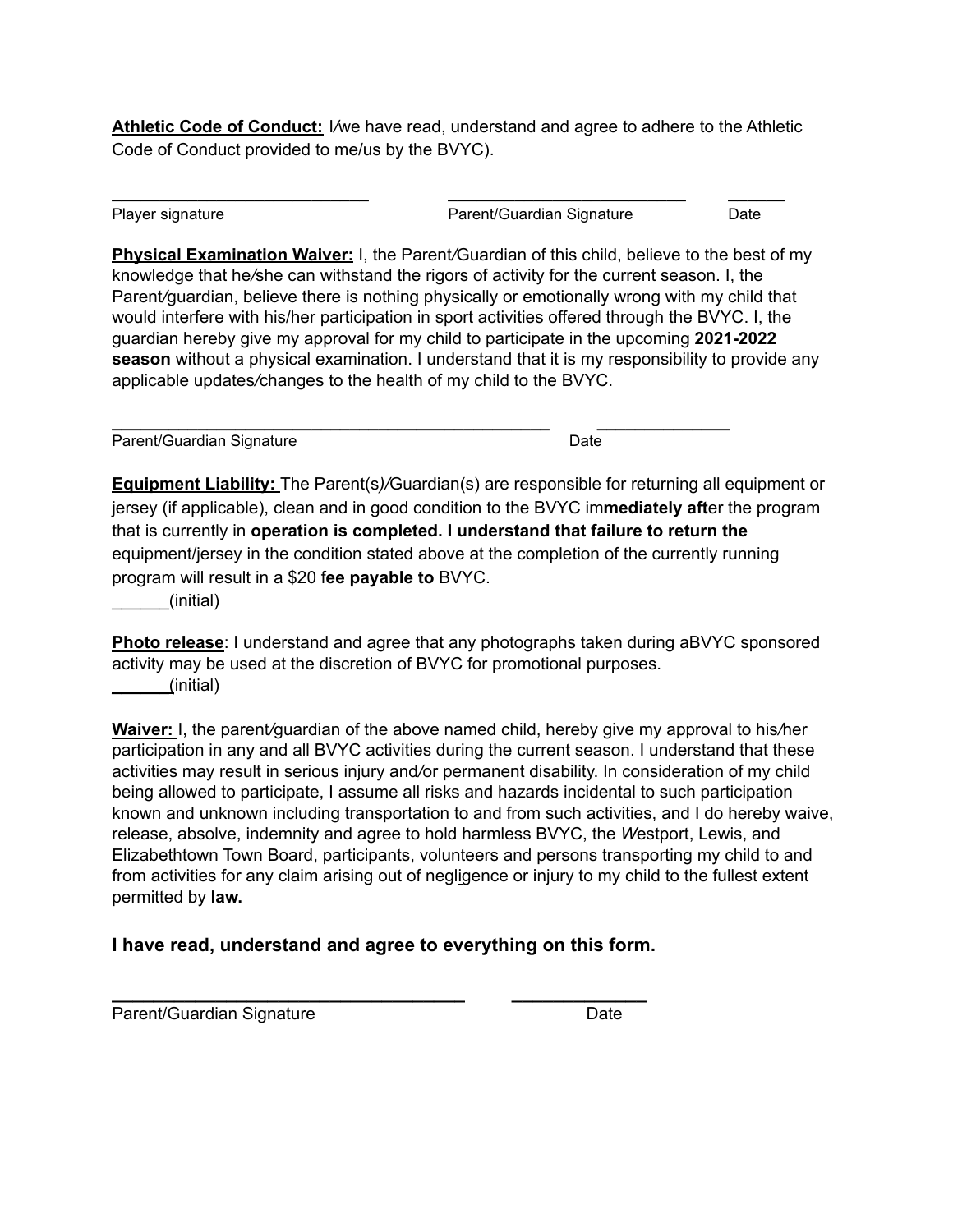## **Boquet Valley Youth Commission Health Assessment 2021-2022 Season**

**\_\_\_\_\_\_\_\_\_\_\_\_\_\_\_\_\_\_\_\_\_\_\_\_\_\_\_\_\_\_\_\_\_\_\_\_\_\_\_\_\_\_\_\_\_\_\_\_\_\_\_\_\_\_\_\_\_\_**

| <u> 1989 - Johann Stein, Amerikaansk politiker (* 1908)</u>    |                     |
|----------------------------------------------------------------|---------------------|
| <b>Youth Name</b>                                              |                     |
| <b>Primary Care Physician</b>                                  | Office Phone number |
|                                                                |                     |
| Please do not leave questions blank                            |                     |
| Any Allergies to any Medications? YES                          | <b>NO</b>           |
|                                                                |                     |
|                                                                |                     |
|                                                                |                     |
| Any allergy to other (ie. bees) YES NO Allergies?:             |                     |
|                                                                |                     |
| <b>Immunizations Up to Date? YES</b><br><b>NO</b>              |                     |
| Last tetanus booster date                                      |                     |
| Does your child take any medications? If so, please list them: |                     |

**Any medical condition the Youth Commission staff/volunteers should be aware of in case of a medical emergency or that would affect his/her participation in a sport? YES NO (please circle one) If yes, please list below:**

**\_\_\_\_\_\_\_\_\_\_\_\_\_\_\_\_\_\_\_\_\_\_\_\_\_\_\_\_\_\_\_\_\_\_\_\_\_\_\_\_\_\_\_\_\_\_\_\_\_\_\_\_\_\_\_\_\_\_\_\_\_\_\_\_\_\_\_**

**\_\_\_\_\_\_\_\_\_\_\_\_\_\_\_\_\_\_\_\_\_\_\_\_\_\_\_\_\_\_\_\_\_\_\_\_\_\_\_\_\_\_\_\_\_\_\_\_\_\_\_\_\_\_\_\_\_\_\_\_\_\_\_\_\_\_\_\_**

|  | <b>IMMUNIZATION</b> |
|--|---------------------|
|  |                     |

**RECORD INCLUDED? YES NO**